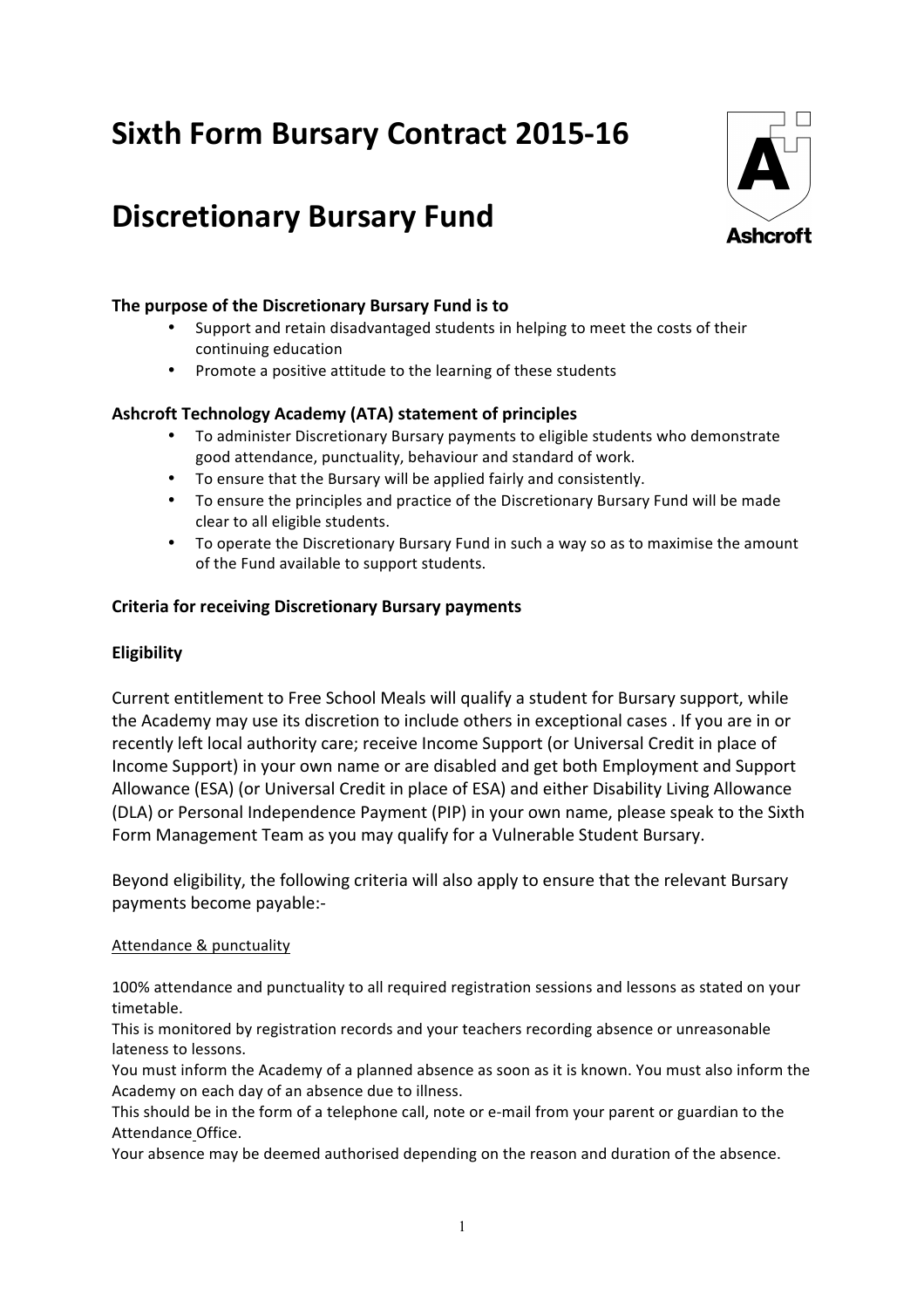#### Standard of work

Subject teachers must be satisfied that sufficient progress is being made on all IB, A Level and BTEC courses that you taking. This includes the completion of all homework/coursework to a satisfactory standard.

#### Conduct

General conduct around the Academy will be taken into account. This includes providing a good role model for younger students, making appropriate use of study facilities provided by the Academy and maintaining a respectful attitude to all members of staff and other students.

#### Academy resources

Deductions to a student's Bursary payment may be made to cover the cost of any damage and/or non-return of Academy resources. The £50 learning resource deposit will be deducted from the first instalment of a student's Bursary payment if the whole amount or any portion of the £50 deposit is still outstanding. Any such amount deducted would subsequently be paid to eligible students upon the return of all learning resources at the end of their course.

#### Payments

Less any deductions subject to the criteria set out in the Sixth Form Bursary Contract 2015-16, seven bursary payments (which as a guide totalled £800 for the year in 2014-15) will be made during terms 1, 2, 3 and 4 and on completion of examinations in term 5. The sum available per year can vary depending upon budgetary provision and numbers eligible to receive support and will be notified for 2015-16 as soon as it is possible to do so. the outcome of payment decisions will be communicated by the Sixth Form Management Team approximately a week prior to payment. A list of payment dates for the 2015/16 academic year will be located on the Bursary notice board.

If a payment has been withheld you may appeal against this decision. Appeals must be in writing to the Study & Guidance Coordinator team, who will pass your appeal onto the Assistant Principal with responsibility for the Sixth Form.

#### **Payment of bursaries**

Payment will be made by BACS directly into students' own bank accounts.

#### **Equalities Legislation**

ATA's Bursary Fund policy is subject to equalities legislation including public sector equality duty on section 149(1) of the Equality Act 2010.

#### **Further Information**

Further information on the 16 to 19 Bursary Fund can be found at  $http://www.gov.uk/1619$ bursary-fund/